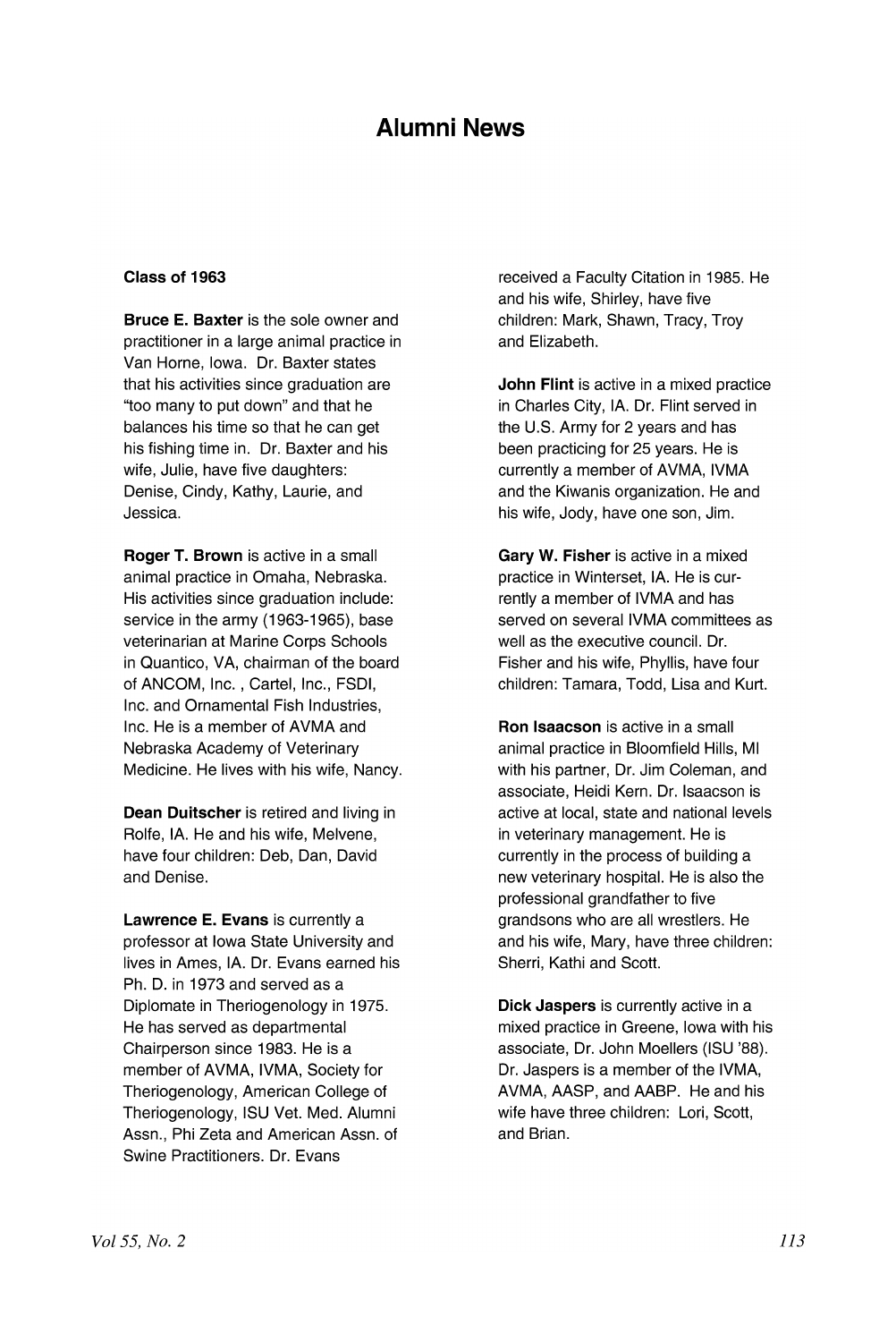Richard Kirchgatter is the president of a small animal practice in Canton, Michigan. His associates include: Dr. Cliff McClumpha, Dr. Chuck Bares, Dr. Betty Routson, and Dr. Kevin Burt. Dr. Kirchgatter served as President of the Southeastern VMA in 1975 and was a member of the Rotary Club of Plymouth, Michigan for 26 years (President 1980-81). Also, he was a Canton Planning Commissioner for 14 years. Dr. Kirchgatter and his wife, Elaine, have three daughters: June, Jill, and Joy.

Larry L. Kramer is currently living in Cortland, New York.

Edwin R. Linder is active in a mixed. predominantly dairy, practice in Dodgeville, Wisconsin with his associates, Dr. John D. Samuelson, Dr. Alan Holter (ISU '88), Dr. Peter Vanderloo (ISU '76), and Dr. Joseph Bodewes. Dr. Linder served as President of the Society for Theriogenology in 1984 and President of the WVMA in 1986. He received the Wisconsin Veterinarian of the Year Award in 1986 and the WVMA Meritorious Service Award in 1987. Dr. Linder was a representative for the Society for Theriogenology in the AVMA House of Delegates from 1986-1990. He and his wife, Pat, have three daughters: Sharon, Jane, and Catherine.

James Lucas is active in a bovine and porcine practice in Bedford, IA with his partner, Dr. Jim Cummings (ISU'72). He is involved in many community activities. He and his wife, Kay, have four children: Jamie, Matt, Shelly and Joe.

Raymond J. Morandi is active in an equine practice in Orland Park, IL. Dr. Morandi has been a member and chairman of the Illinois State Veterinary Licensing and Disciplinary Board for eight years. He is also a member and president of the Illinois Academy of Veterinary Medicine. He is Deacon in Christian Hills Full Gospel church in Orland Park. He and his wife, Janice. have three children: Kristin, Carla and Raymond J. Jr.

Morgan E. Nederhiser lives in New London, MN where he is active in USDA Regulatory Medicine. He is also in charge of inspection at Jennie-O Foods in Willmar, MN. He and his wife, Patricia, have three children: Jean Marie Trumbo. Michael J. and Morgan P. Nederhiser. They have two grandchildren: Amy Marie and Ian Michael. After graduating Dr. Nederhiser established and conducted a solo large animal practice in Guttenberg, IA from 1963 to 1984. He entered Government service in 1984 as a supervisory veterinary medical officer. He was originally sent to Huron, SO, and in 1990 he moved to Willmar, Mn.

Martin A. Patch is working for the USDA's Food Safety and Inspection Service and living in Chantilly, Virginia, with his wife, Virginia. Dr. Patch is a member of the National Association for Federal Veterinarians, the National Association of Veterinary Parasitologists, the National Association of Food Hygiene Veterinarians, and the AVMA. He was voted Man of the Year by the Pender United Methodist Church and served as chairman of the Pender Outreach Center, which distributes clothing and furniture to the poor. Dr. Patch and his wife have three children: Kevin, Kyle, and Kristine.

Merritt W. Pitcher retired from mixed practice in August of 1992 to pursue other interests. He is currently living in Morrison, IL. He served in the Army Veterinary Corps from 1963 to 1965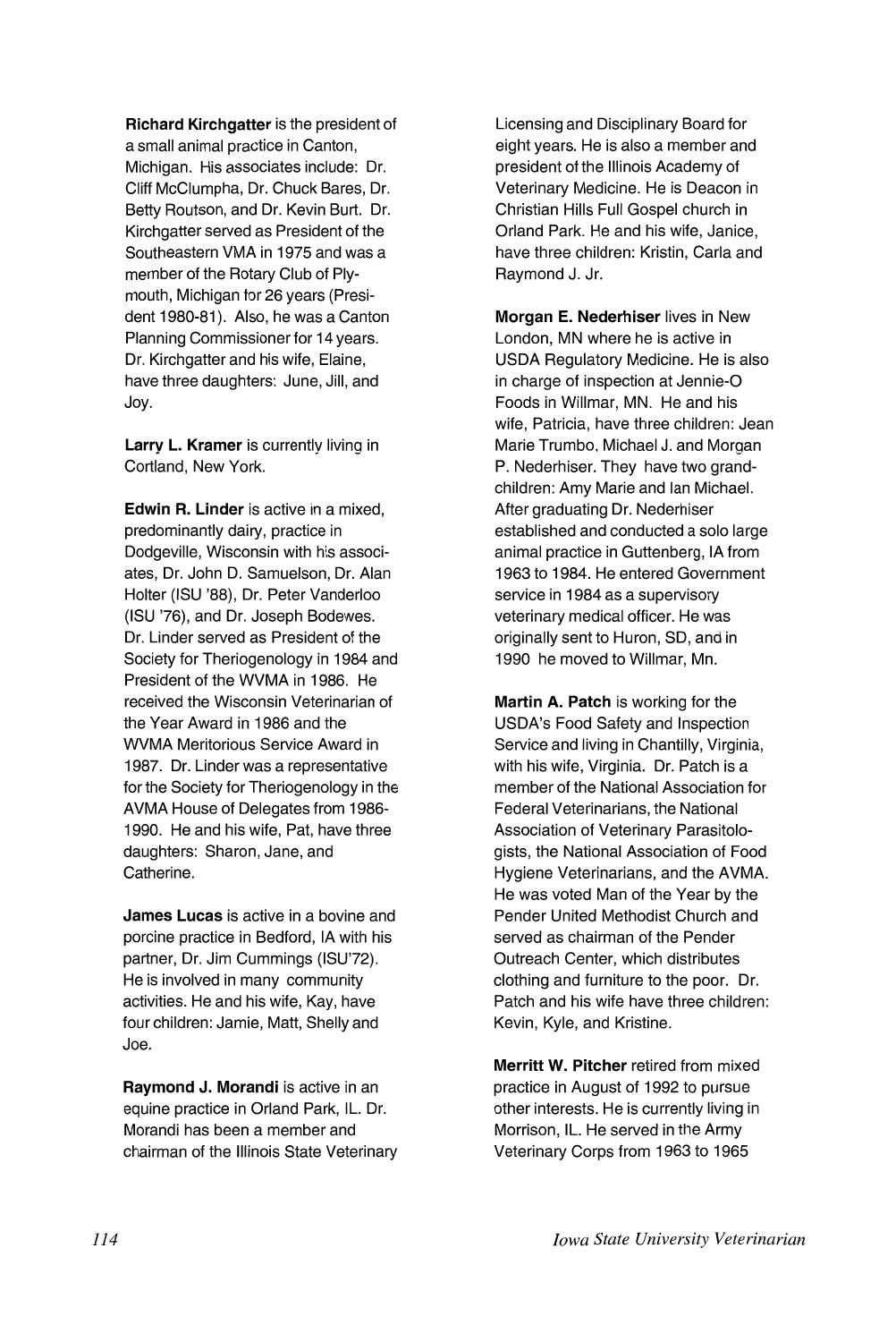and then moved to Morrison where he spent 27 years in practice. Dr. Pitcher has also been a hot air balloonist since 1976. He and his wife, Judy have three sons: John, Jim, and Andrew.

Harry Schumacher Jr. is the owner of a companion animal practice in Council Bluffs, Iowa. Dr. Schumacher is a member of AAHA, AVMA, the Academy of Veterinary Cardiology, and the Nebraska Academy of Veterinary Medicine. He has served on the IVMA Public Relations Committee, the Salvation Army Advisory Board, and the Meals on Wheels Board of Directors. Dr. Schumacher and his wife, Linda, have three daughters: Sondra, Sonja, and Susan.

Joseph E. Wagner is currently the Chairman of the Department of Veterinary Pathology in the College of Veterinary Medicine at the University of Missouri, Columbia, Missouri. Dr. Wagner received his Ph.D. in Pathology at the University of Illinois. He served as President of the American College of Laboratory Animal Medicine in 1986-87 and President of the American Association for Laboratory Animal Science in 1980-81. Dr. Wagner received the Charles River Prize in 1986. He and his wife, Kay, have four children: Cindy, Pam, Jennifer, and Doug.

Dennis L. Williams is active in a general practice in Huron, SO. He and his wife, Gladys, have four sons.

#### Class of 1973

Chess Adams is currently serving as the Associate Professor of Radiology at the University of Wisconsin School of Veterinary Medicine. He has been on the staff at Wisconsin for 11 years and

was part of the faculty of the University of Illinois for four years. He has a diploma from the American College of Veterinary Radiology. Dr. Adams and his wife, Kathy Gruber have four daughters: Abbey, 12, Katie, 10, Chelsey, 9 and Heidi, 7.

Thomas C. Arand is an active small animal veterinarian living in Georgetown, TX and practicing in Round Rock, TX. He was president of the Capital Area AVMA in 1986 and currently serves on the Board of Directors of the Williamson County Humane Society. He is married to Kim DeBok.

Lu Ann Arney is in a 100% equine practice with draft horses being her favorite. She practiced in Montana for several years after graduation. Dr. Arney's avocation is raising and showing draft horses. She follows the show circuit for draft horses and mules. She also enjoys hunting elk out west.

Mark L. Ayer is the owner of a small animal practice in Archdale, NC. He makes his home in High Point, NC.

Ken Bartels lives in Stillwater, OK where he is an Associate Professor in the Department of Medicine and Surgery and teaches small animal surgery at OSU. His research interest is in laser surgery. He is still somewhat involved in the Army Veterinary Corps as a Reserve Officer assigned to the Military Working Dog Center in San Antonio. He was activated during Desert Storm and spent three months away from home. He and his wife of 22 years, have a daughter, Elizabeth.

Theresa L. Beguin is active in a mixed animal practice in Rushville, Nesbraska. She just completed construction of a new clinic. She is married to Bernard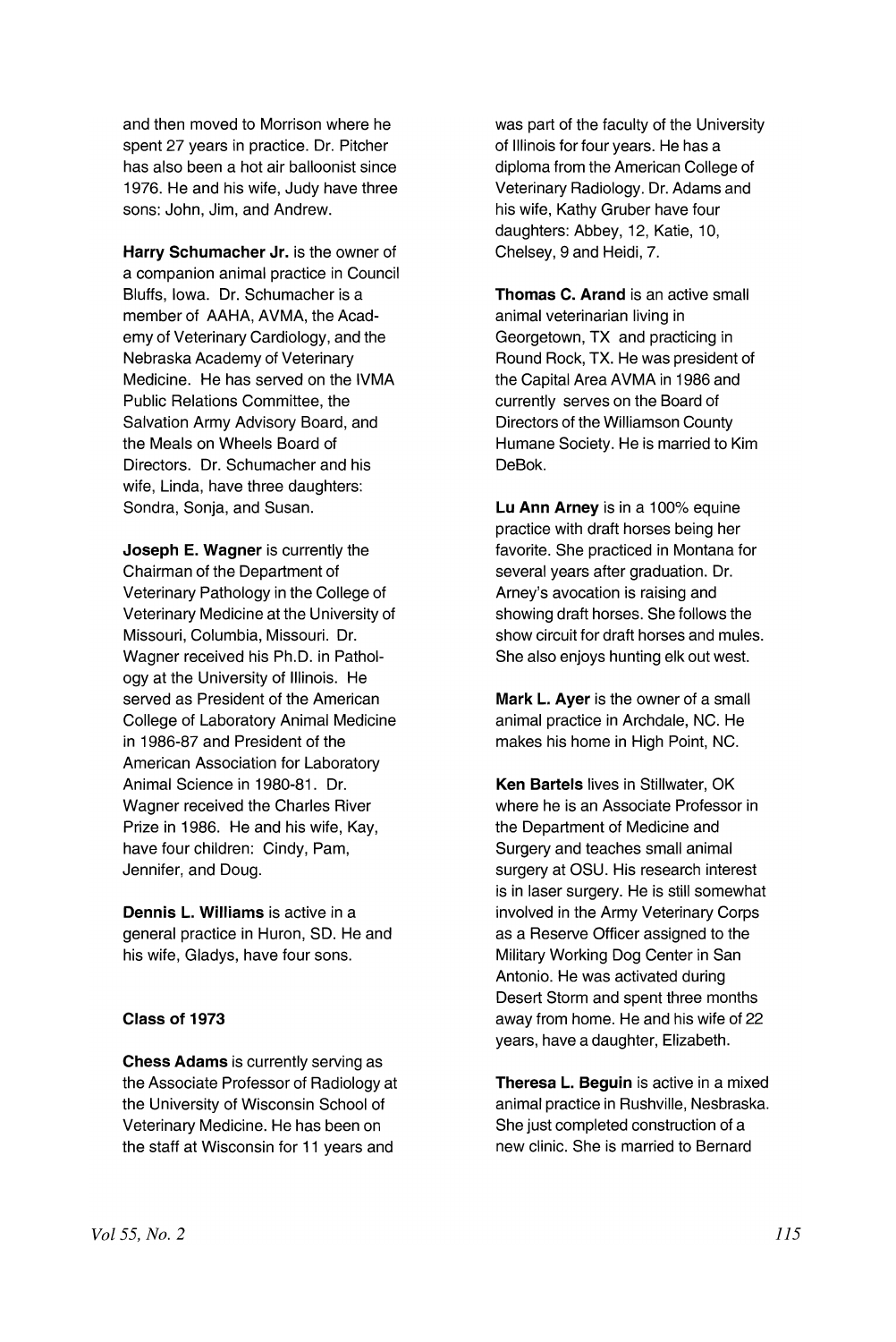### Strong.

Allan Bench is married to Marla (ISU '73) and has two children, Vaughn, 8 and Merica, 6. He enjoys soccer and outdoor activities.

Randy Blaylock is active in a mixed animal practice in Hedrick, IA where he is an IVMA member, a board member on several committees and a basketball coach. He is married to Barbara and has three children: Rebecca, 18, Chris, 14 and Ben, 13.

Tim Blair has been an Army Veterinarian for three years at Fort Campbell, KY. He is the owner of a private small animal practice in Tomahawk, WI. He and his wife, Barb, have five children: Karen, 22, Dan, 21 , Paul, 15, Charlie, 14 and Sara, 11.

Tim Bloom lives in San Francisco, CA where he is part owner of a practice.

Larry Booth is an active associate professor of surgery at Iowa State University, Ames, IA where he lives with his wife, Marilyn and children, Matthew, 22, Zachary, 10, and Adria, 16. He did a MS at Michigan State University in 1977, as well as a large animal residency. He recieved his Board Certification in Surgery in 1982.

Carla L. Bregman lives in Syracuse, NY, where she has spent 10 years at Bristol-Myers Squibb and was recently promoted to Senior Veterinary Pathologist from Principal Vet. Path. She and her husband, Mark, have one daughter, Brook.

Douglas R. Brost is active in a small animal practice in Sioux Falls, SO, where he lives with his wife, Susanne, daughters, Alissa and Natalie, and sons Matthew and Ryan.

Mark Carlson lives in Cherokee, lA, where he is practicing at the same place he started in 1973. He works mainly with swine and beef cattle. He is married to Jan and they have two children: Britt, 11 and Michael, 3. The family lives on a farm and raises registered Angus cattle.

Bruce Carter is currently with Veterinary Services in Des Moines, IA. He is married to Betsy and they have two children: Nate and Lacey. He enjoys traveling and learning Spanish.

Jonathan N. Chambers is a Professor and Chief of Staff in small animal surgery at the College of Veterinary Medicine, University of Georgia, Athens, GA, where he lives with his wife, Christy and daughter, Catherine, 13. He did an internship, AMC, and a surgery residency at the U. of GA. He joined the surgery faculty at the U. of Illinois in 1977. He earned his ACVS Diplomate in 1979 and became Chief of Staff in small animal surgery in Georgia in 1990.

Jo Lynne Cleveland is an active small amimal practitioner in her own practice with an associate, Ed Minard. She lives in Elgin, Illinois with her husband Nick Varallo and children, Sara, 16 and David, 14. She is currently a member of the IVMA, Chicago Veterinary Medical association, and Kane County Vet Association. She just built a new home 2 miles from her practice.

Gary Connell currently works in a mixed practice. He lives in Shenandoah, lA, with his wife, Jane, and children: Amy, Rory and Ross.

Pat M. Crawford became an Associ-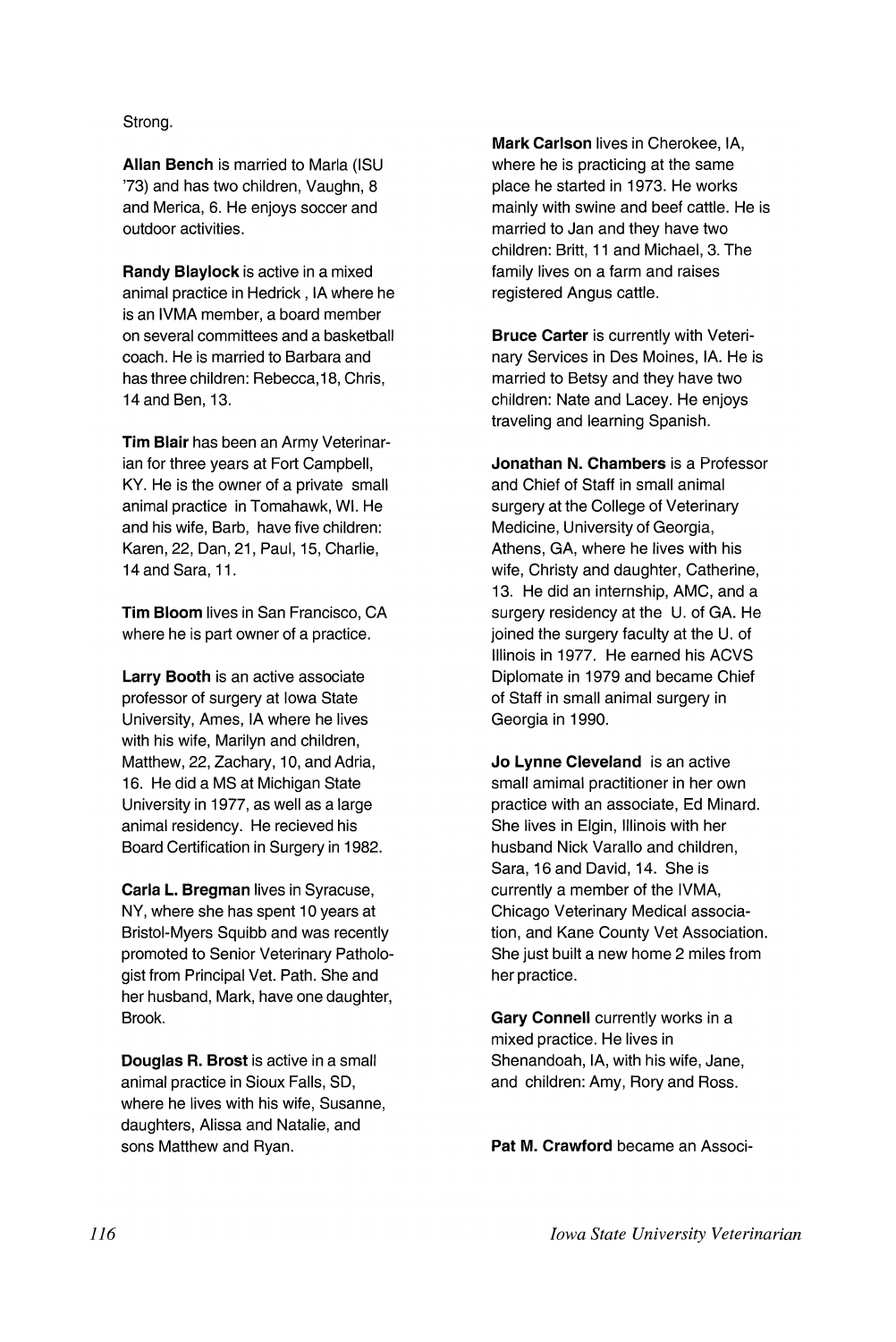ate Professor of Veterinary Physiology at Louisiana State and is a Professor and acting head of the department. He and his wife, Carolyn, have three children: Tracy, Brett and Scott.

**J. R. Davidson** lives in Lakeville, MN, with his wife, Linda have three children: Sarah, Suzanne and Joel. He is working on cattle and horses.

**Ron Emerson** lives and practices in Clarion, IA where he raises racing standardbreds. He and his wife, Sally have three children: Jenny, Jill and Quinn. He is finishing his fourth-year as an officer for the IVMA.

**John W. Fanton** is on active duty in the U. S. Air Force in San Antonio, TX, where he lives with his wife, Darla. Upon graduation he went into private practice for three years, joining the air force in 1976. He earned his Masters Degree at Colorado State University in 1982 and became a Diplomate, American Board of Vet Practitioners in 1985.

**Jerry Lee Gingerich** is the owner and director of two small animal hospitals in Punta Gorda, FL and North Port, FL. His wife, Jane serves as office manager and they have two children: Todd and Wade. Dr. Gingerich is the founder of the Vet for Peace River Wildlife Center and is on the Board of Directors for the Animal Welfare League. He also serves on the board of a local Vet Association Emergency Clinic.

**Wayne Alvin Haidsiak** is active in mixed practice in Lenox, IA. He and his wife Donna have five children: Mike, Tracy, Wayne III, Barbara Jean and Samantha.

**Don Hansen** practices in Shelby, IA.

He is married to Cindy and they have two children: Adam, 10 and Vanessa.6. Dr. Hansen raises thoroughbred horses.

**James A. Heminover** is active in the USDA Food Safety and Inspection Service as a Veterinary Staff Officer. He lives in Spotsylvania, VA where he and his wife, Adela have four children: Paul, Pamela, Mark and Matthew.

**Duane Jordison** is an active large animal practitioner in Fairmont, MN, with 10 associates or partners from I.S.U. and U. of MN. Dr. Jordison lives in Fairmont with his wife, Shirley, and sons Brian, and Matt. Duane is involved in the AASP, the AABP, and the AVC.

**Richard Karlin** lives in Columbus, NE. He has two children: Kelly Ann and William Michael.

**Gary L. Kleppe** is active in a mixed practice in Monroe, WI, where he lives with his wife, Debra (I.S.U. '73), and daughter, Jennifer, 13 and son, Christopher, 10. Dr. Kleppe has been at Monroe Vet Service since 1973 and is a member of the Rock Valley VMA, WVMA, AVMA, and the AABP. Robert Kieth, '59, is one of his associates.

**Michael Knezevich** practiced for 10 years in a large animal practice and is currently in a 2-3 person mixed practice. He and his wife, Carolyn have two children: Peter and Gregory.

**Suellen Kotake-Hollars** lives in Waipahu, Hawaii where she has owned and operated a one-person small animal practice for the last 13-14 years. She is married and has pets. She is also active as a legislative lobbyist.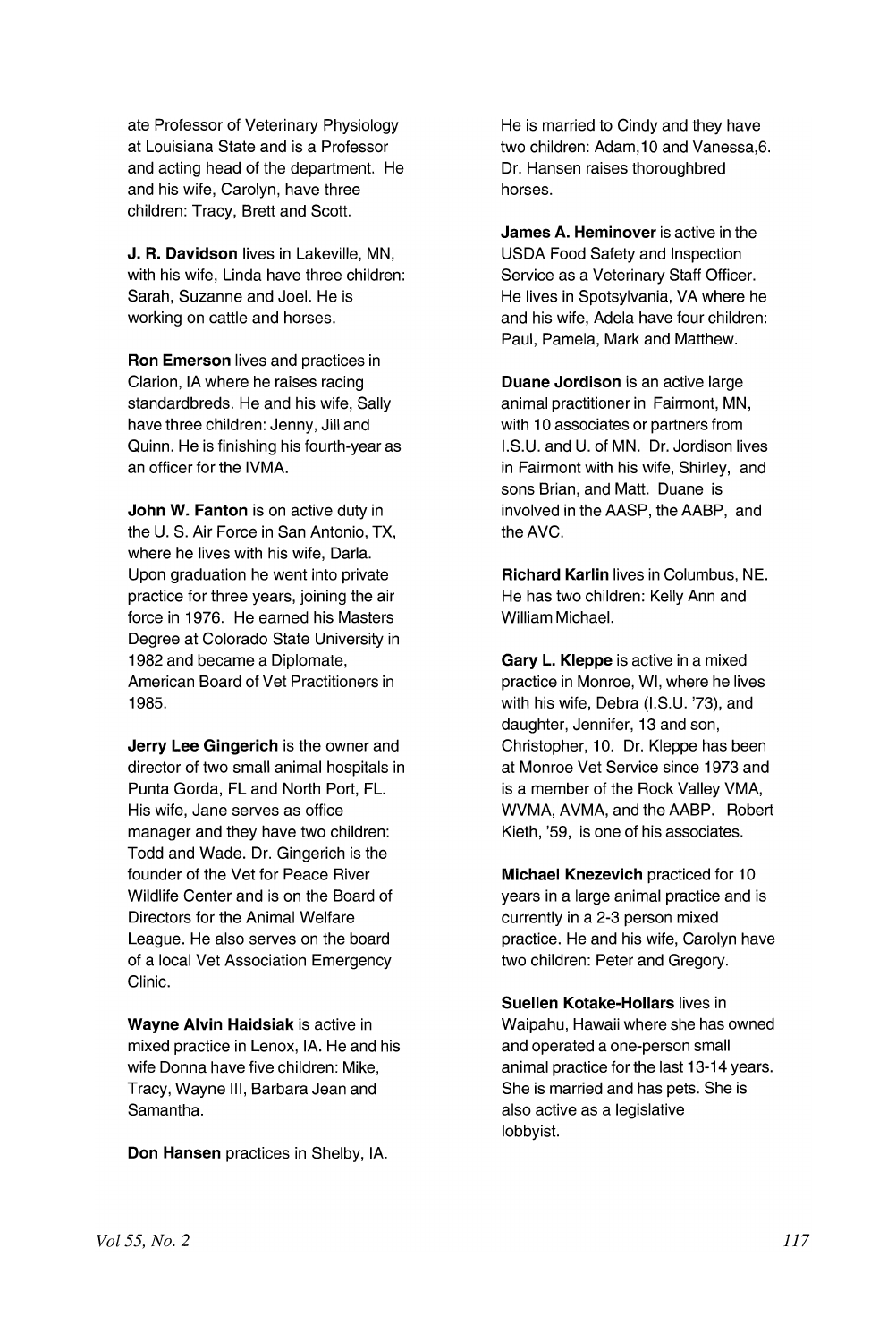Gary Kramer joined an established dairy practice, where he is now the senior member. He and his wife Kathy have three children: Kurt, Mat and Dan. They live in Lena, III.

William Kuhfus started in mixed practice in Oswego, IL and moved to a mixed practice in Dixon, IL where he became a partner. He and his wife, Nancy, have three children: Stacey, Tera and Matthew.

Robert Larson lives in Overton, NE. He is in a three man, mostly large, animal practice. He and his wife Linda have three children: Judd, Amy and Mark.

John Lawrence and his wife Fran live in Baton Rouge, LA. He has one daughter Carmel. He enjoys diving and traveling.

William Liska and his wife Denise moved to Houston three years after he completed his surgery residency where they still reside. They have three children: Julie, Kristie and Justin. Dr. Liska has built a surgery referral practice based in a general practice which has since become an exclusively referral practice with eight specialists and 35 employees.

R. Douglas Loften, Jr. is owner of a large animal practice which he owns called Loften Veterinary Services. He lives and practices in Osage, IA. He and his wife, Mary, have two children: Rob (junior at ISU in pre-vet) and Kelly. Dr. Loften moved back to Osage to practice with his father.

Marilyn Lowe lives in Denison, IA and practices in a mixed practice which she started from scratch right after school.

Jon Maxwell is in a mixed four-person

practice in Deep River, IA. He and his wife, Judy have three children: Grant, Dana and Cory.

Rod McDonald started out in Gull, MO twenty miles from where he is now. Princeton, MO. He is currently working in an 85% large animal practice. He and his wife Ann have three children.

Dennis Meester is the owner of a three-man mixed practice in La Port City, IA. He and his wife Toni have one daughter, Tammy. Both wife and daughter work at the clinic.

Bradley L. Moses is a cardiologist and staff clinician at Roberts Animal Hospital, runs a mobile ultrasound, is a clinical Assistant Professor at Tufts University School of Vet Med and a consultant for Cardiopet. He is married to Nancy, and they have one son, Scott.

Brian Oetjen and his wife Kathy have two children Kary ,14, and Thomas, 12. Brian was President of Dairyland Veterinary Associates. Kathy is sole owner of House Calls for Pets. They live in Fond du Lac, WI.

Lynette Ohl lives in Denison, lA, where she has cocker spaniels and 35 Quarter Horses.

Myron W. Person is an active parttime practitioner at the Mountain View Vet Clinic in Vancouver, WA. Dr. Person lives in Scappoose, OR with his wife Janice, and four children, Karisa, 16, Jeremy, 16, Shawna, 14, and Ryan, 12. He has practiced in Sioux Falls, SD , and completed a surgical residency and M.S. at Washington State University, where he also taught small animal surgery. He has also started a master of divinity degree at Goldengate Baptist theological Seminary.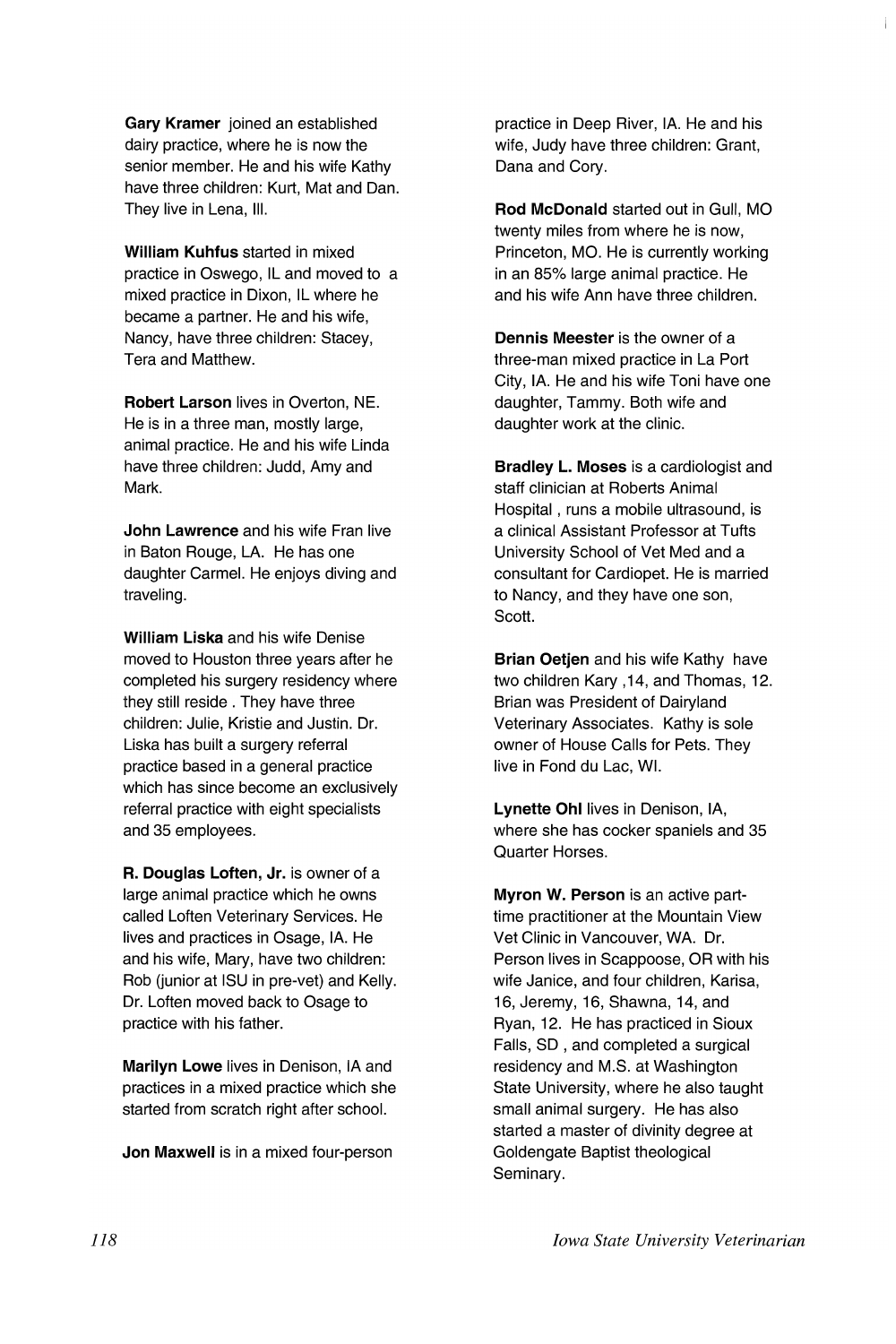Jeanne Ramsey is an associate in a two-person small animal practice in Groton, NY. Her husband, Kent is a board certified Radiologist.

John Riebhoff lives in Winfield, KS where he has four children and a grandchild on the way. He attended seminary in Ft. Wayne and for the past 10 years has worked at the Kansas State Institution for Mentally Retarded.

Suzanne Robinson is active in a small animal practice which she purchased in 1991. She lives in Ankeny and practices at the Grand Avenue Veterinary Hospital in West Des Moines. She and her husband, Daniel have three children: Aaron, Lindsay and Danna. Her associates include Barbara Conley (ISU ' 84) and John W. Patterson (ISU ' 47).

Patrick F. Rohret is active in a mixed animal practice in Adel, IA. He works with **Dr. H.T. Holcomb** (ISU '65). He and his wife, Maureen have four children: Todd, Lori, Christi and Lisa.

Jan G. Rossiter is active in a small animal practice in St. Simons Island, GA where he is owner of the practice. He and his wife, Cathy have two sons, Luke and Ian.

David D. Schmitt lives in Stuart, IA and has three children: Laura, Cameron and Connie.

Gerry Palen Schultz is currently working in a small animal practice in Glendale, CA. She and her husband, Peter have three children: Jeffrey and Jessica (twins) and Andrew.

Craig Schwartz is in an equine practice in Bossier City, LA. He has been divorced for 12 years and has two children: Shaun and Michelle.

Donald W. Sievers is active in a mixed animal practice in Slater, IA. He and his wife, Marilyn have four children: Natalie, Matt, Katie and Chris.

Ralph Snodgrass has been in a small animal clinic since 1975. He also works at a harness track on weekends. He lives in Warsaw, NY.

Glen Spaulding is currently Director of Lab Animal Medicine at Tufts University. After graduation he interned at AMC, taught at Cornell for four years and worked at Harvard School of Public Health Research and at Mass. General Hospital.

Ann Squier is living on a farm in Orchard, IA. She is now a mender at a knitting mill.

Dan R. Stark is active in a mixed corporated practice of which he is the president. He started construction of a new clinic in August. He lives in Sullivan, WI and has worked at Sullivan Vet. Service since graduation. He and his wife, Jennifer have four sons: Brian, Eric, Kevin and Craig.

John Stevenson is active in a mixed animal practice in Austin, MN. He and his wife, Julie have two children: Travis and Emily.

AI Van Arkel lives in Plainfield, IA and is a senior partner in a three-man mixed practice. He has three children: Ryan, Amy and Matt.

Paul Von Behren is active in an industrial swine genetics breeding company. He lives in Fremont, NE where he and his wife, Linda have two children Leslie and Aaron.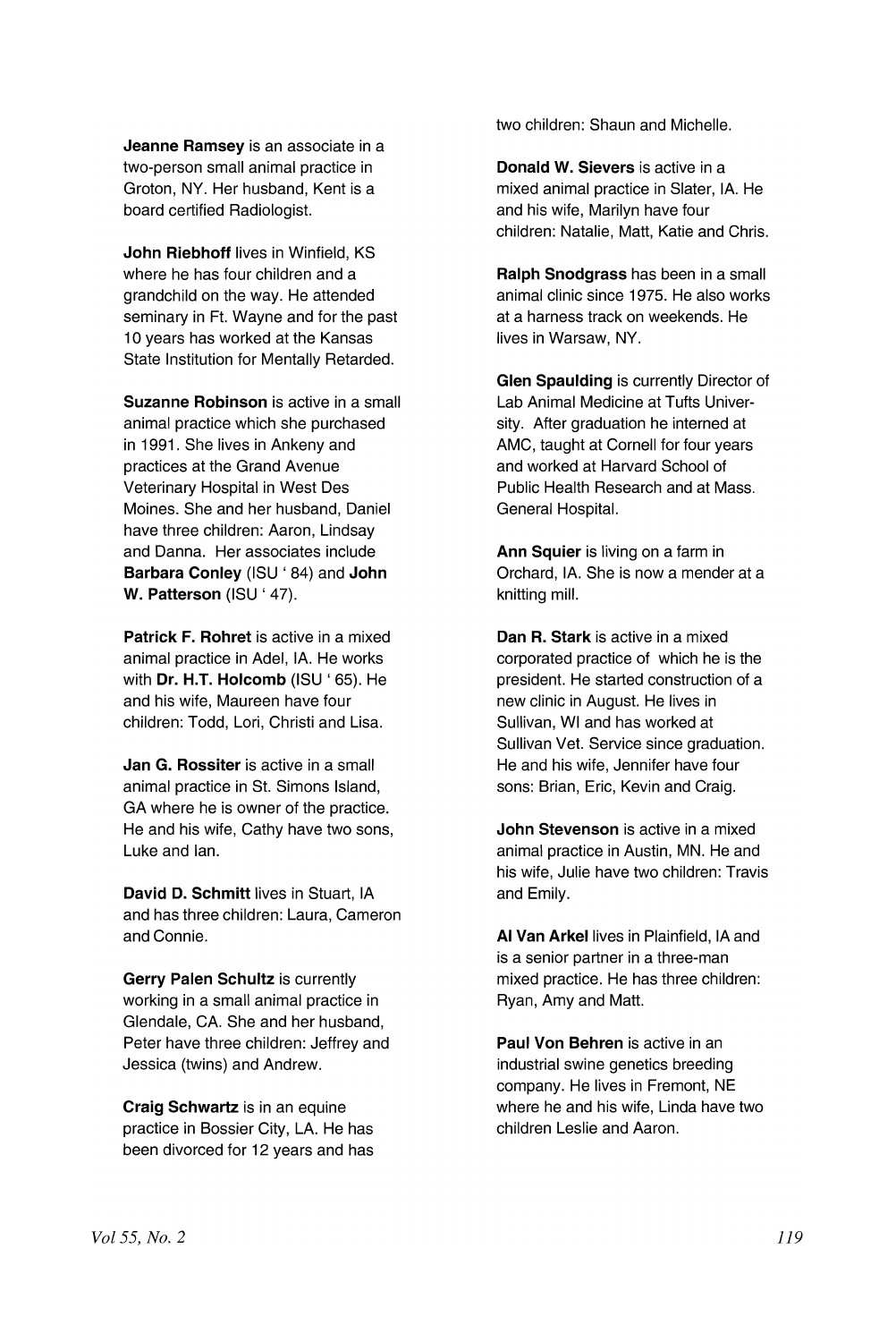Paul Wade is married to Gigi and they have a daughter, Natalie. They live in Kokadjo, ME.

Craig D. Weibourne is active in a small animal practice in Oak Forest, IL. He lives in Western Springs, IL with his wife, Sue, and their children Ben and Bridget.

Bob Wessels is a small animal clinician in Taunton, MA where he lives with his wife, Rose, and children Tim, Laurie, Scott and Sara. He is active in the Rotary and Masons.

Russ Weston is in a large animal practice in Lena, IL where he does mainly dairy work. He lives in Lena with his wife, Helen, sons: Jeff, 17, and Tony, 10, and daughters: Jill, 16, Deanna, 14, and Ann, 8. Dr. Weston is active on the school board, and is very pleased with his new facility.

David Wilgenbusch lives with his family in Creston, IA. Dr. Wilgenbusch is part of a three man large animal practice, working full time. His wife, Linda works part time for the County Public Health Nursing Service and also as a Mary Kay beauty speacialist. His children, Jessie, Matt and Michael are busy as a college student, a senior in high school and a junior high student.

Dennis Winter is enjoying practice in a mixed practice in Hubbard, lA, but looking forward to slowing down. He lives in Hubbard with his wife, Trudy and children Niki 20, Josh 18, and Jake 16. Dr. Winter is active in "Pheasants Forever", a conservation group to keep pheasants in Iowa, as well as fishing and hunting.

Debbie Wismer is active in small animal practice in Millersville, PA where she lives with her husband,

Robert and children, Michael (15), Mary (10) and Karen (7).

Arlen L. Wonderlich is currently a swine specialist for Cenex/Land O'Lakes in Waukon, lA, where he lives with his wife, Karlene and daughter, Ahren. His other two daughters, Annalie and Kirscha, attend ISU studying Biology and Interior Design. Dr. Wonderlich practiced for 18 years. He is a member of the AABP, the AASP, the AVMA, IVMA, and the EIVMA. He has also served on the IVMA judicial committee for 2 terms, the IVMA livestock Market Committee, and the Allamakee County Board of Health.

Dan Woodle is the sole owner of a small animal practice in Burbank, IL where he lives with his wife, Nadine and children, Rebecca, 5, and Brandon, 1.

Kenneth Wulfekuhle is an active large animal practitioner in Edgewood, IA where he lives with his wife, Judy and daughter, Melanie, 8. His other children are Sheryl, a medical student at the Univ. of Iowa, Bryan, a veterinary student at ISU, and Kara, a nursing student at Univ. of Iowa. Dr. Wulfekuhle is active in the AVMA, the AASP, the AABP, IVMA, EIVMA, as well as the local school board and church school board. His associates include Gary Eiben, ISU '80, Mark Hauser, ISU '85, and Shelly Reid, ISU '88.

Robert Ziemer is the president and treasurer of Lynn Animal Hospital where he is a small animal practitioner in Riverdale, Maryland. He lives in Laurel, Maryland with his wife, Margaret and children Rhys, 12 and Emilie, 10. He is a member of Prince George's County VMA, Maryland VMA, AAHA,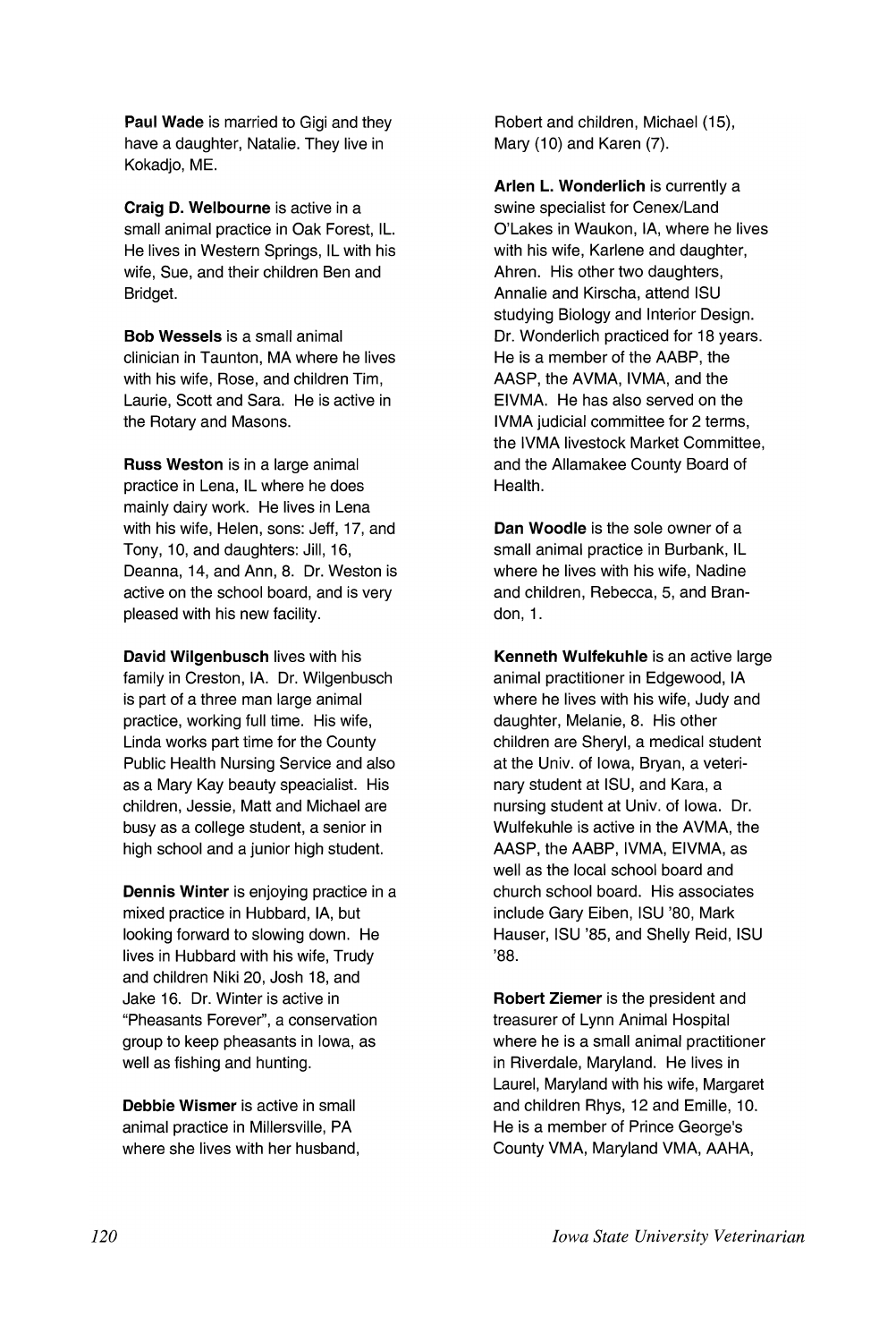AAHA, AVMA, D.C. Academy of Veterinary Medicine, International Churchill Society, and the Sons of the American Revolution.

## **CLASS OF 1983**

**David Baum** is an active swine practitioner in Postville, IA where he lives with his wife, Sandi and children, Chris, 17, Heather, 14, and Ryan, 10. Dr. Baum is active on the AASP executive board, the IVMA Executive board, the American Society of Microbiologists, the American Management Association, the AVMA, EVMA, AASP, and American Society of Animal Science. His associates include Larry Moore, '78, Ken Werton, '68, Mary Nelson, '92 and Jeff Grossdidier, '92, all from ISU, and Willen Deltough and Kevin Jacob, both from Illinois State.

**Jeff Cornick** is active in small animal practice as an owner. He lives in Mason City, IA with his wife, Peggy and son, Kinsey, 2. He is president of the Lime Creek Nature Center Board on environmental/nature organization.

**Robert C. Dysko** is an Assistant Professor of Laboratory Animal Medicine at the University of Michigan in Ann Arbor, Michigan. He is board certified by the American College of Laboratory Animal Medicine, and is currently chairman of the ACLAM examination review committee. He is also the founder and first president of the Michigan Academy of Laboratory Animal Medicine. He lives in Saline, Michigan with his wife of nine years, Patricia and children, Elizabeth, 5, and Matthew, 3.

**Richard Eccleston** is working as an engineer involved in the design of tracking radars installed in missiles and aircraft. He works for Westinghouse

Electric Corp. in Huntsville, Alabama, where he lives with his wife, Michele and daughters: Joyce, 4 mo., Sharon, 2, and Lynn, 4. He worked at Central Veterinary Service, a mixed practice in Melbourne, IA for a year and then finished his B.S. in electrical engineering at ISU in 1988.

**Tom Ellenberger** is in research at Lambzidge, MA where he lives with his wife, Mazy (ISU DVM '81). Tom earned his Ph.D. in 1989 from the Harvard Medical School. He also did a postdoctoral fellowship until 1993 in the department of biochemisty during which, he became an Assistant Professor in the Department of Biological Chemistry and Molecular Pharmacology in the Harvard Medical School.

**Emery W. Field** is the owner of a large animal veterinary hospital in Bozeman, MT, where he lives with his wife, Dee and sons: Clint and Chad. He is a member of the AVMA, MVMA, and in 1993 received the DHIA Art Fox memorial award.

**Michael Fisher** is an active veterinary medical officer for the USDA and the FSIS in Ames, IA where he lives with his wife, Eva and children: Mike, Dan and Elizabeth. He attended the FSIS management academy and managerial development programs, and is currently a part- time graduate student in veterinary pathology.

**Patricia (White) Foley** is working in regulatory Veterinary Medicine at the Veterinary Services Laboratory in Ames, IA where she lives with her husband Leonard and daughter, Molly, 1. She is a member of the AVMA, IVMA, USAHA, AAEP, Omega Tau Sigma, Gamma Sigma Delta, Phi Zeta, Phi Kappa Phi and ELCA.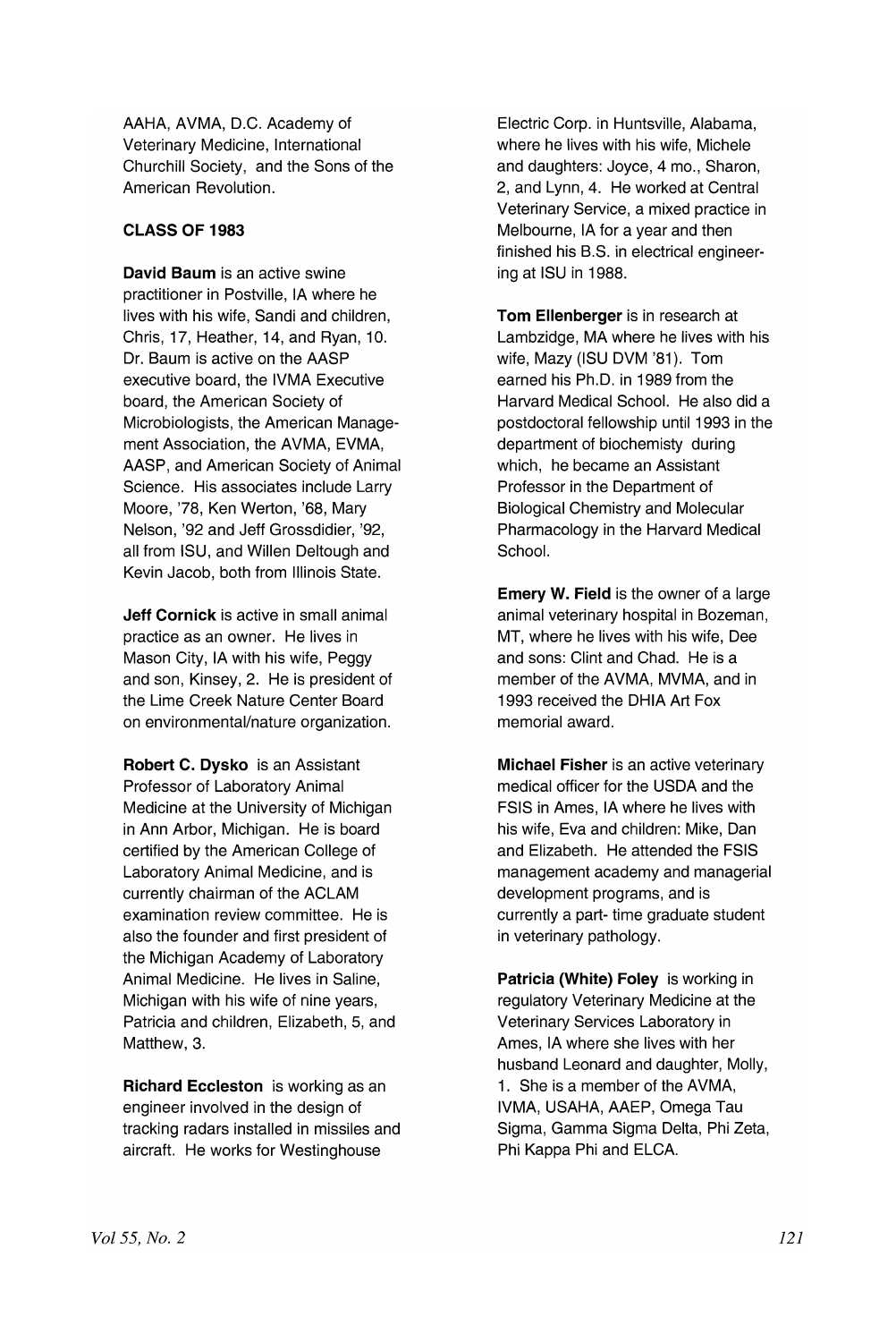**David Gardner** is active in a mixed animal practice in Alburnett, IA where he lives with his wife, Sue, and children Sara, 3, and Ellen, 1. He is a board member on the ElVA and an executive board member of the IVMA. He works with Dr. Mike Halsor, ISU '89.

**Lewis Gelfand** is active in a small animal and exotics practice in Long Island, NY where he lives with his wife, Alison, and children: Alexander, 6 and Nicolette, 2. He is a past president of the Long Island Veterinary Medical Association. and a member of the AAHA, NYSVMA, AVMA, VCS, AAV, and the LIVMA.

**Jack Gochenour** is active in a predominantly small animal practice in Missouri Valley, IA where he lives with his wife, Kris and children: John, 7 and Sherry, 5. He is an active member in the AAHA, AABP, IVMA, and the AVMA.

**David Gunderson** is a manger and operator of a veterinary emergency clinic in Lake County, FL where he lives with his wife, Denise and sons: Grant, 7 and Blake, 1. He is a member of the AVMA and was an associate in South Florida for 10 years prior to moving to Central Florida.

**Kurt Kenney** is active in an exclusively small animal practice in Rutland, Vermont where he lives with his wife, Sharron and son, Rainer, 2. Dr. Kenney did an internship and surgical residency at the Animal Medical Center in New York, NY, and is currently a member of the AAHA, AVMA, and Vermont Veterinary Medical Association.

**Doug King** is a mixed animal practitioner in Durant, IA at the Walcott

Veterianry Clinic. He lives in Durant with his wife, Teresa and children: Jackie, 7, and Barry, 4. He is a member of the AVMA, IVMA, EIVMA, and the AASP. His associates include K. M. Wilcke, ISU '60, G. C. Garvin, ISU '78, G. A. Allison, ISU '84, and J. R. Berger, ISU '88.

**Katrin Kolder** is a small animal practice owner in West Branch, IA where she lives with her husband, James Madsen. She is also an IVMA committee member.

**Kathleen and Mark Kovacs** live in Ivoryton, CT where Kathleen works as a scientific journal editor, and Mark works as a lab animal veterinarian at Pfizer, Inc. Kathleen finished her MS in civil engineering at Notre Dame Univ.. and is a member of the AAUW, the Council of Biology Editors, and the American Writers Association. Mark did a residency in Laboratory Animal Medicine at Univ. of Illinois at Chicago, and both are members of the AVMA and the AALAS.

**Ann Knowles Kramer** is co-owner of a mixed animal practice in Fullerton, NE with her husband, Dr. Jim Kramer. They live in Fullerton with their children: William, 7 and Daniel, 4. She is a member of the NVMA, a Boone - Nance County extension board member and a member of the AVMA. Her associate is Dr. Jim Kramer, ISU 1982.

**Michael Kuhn** is a large animal practitioner in Cascade, IA where he lives with his wife, Julie and children: Allyson, 7 and Brad, 5. He is a member of the AVMA, IVMA, AASP, as well as being on the IVMA Board of Directors. He is also active in the local Chamber of Commerce and the Dubuque County Veterinary Medical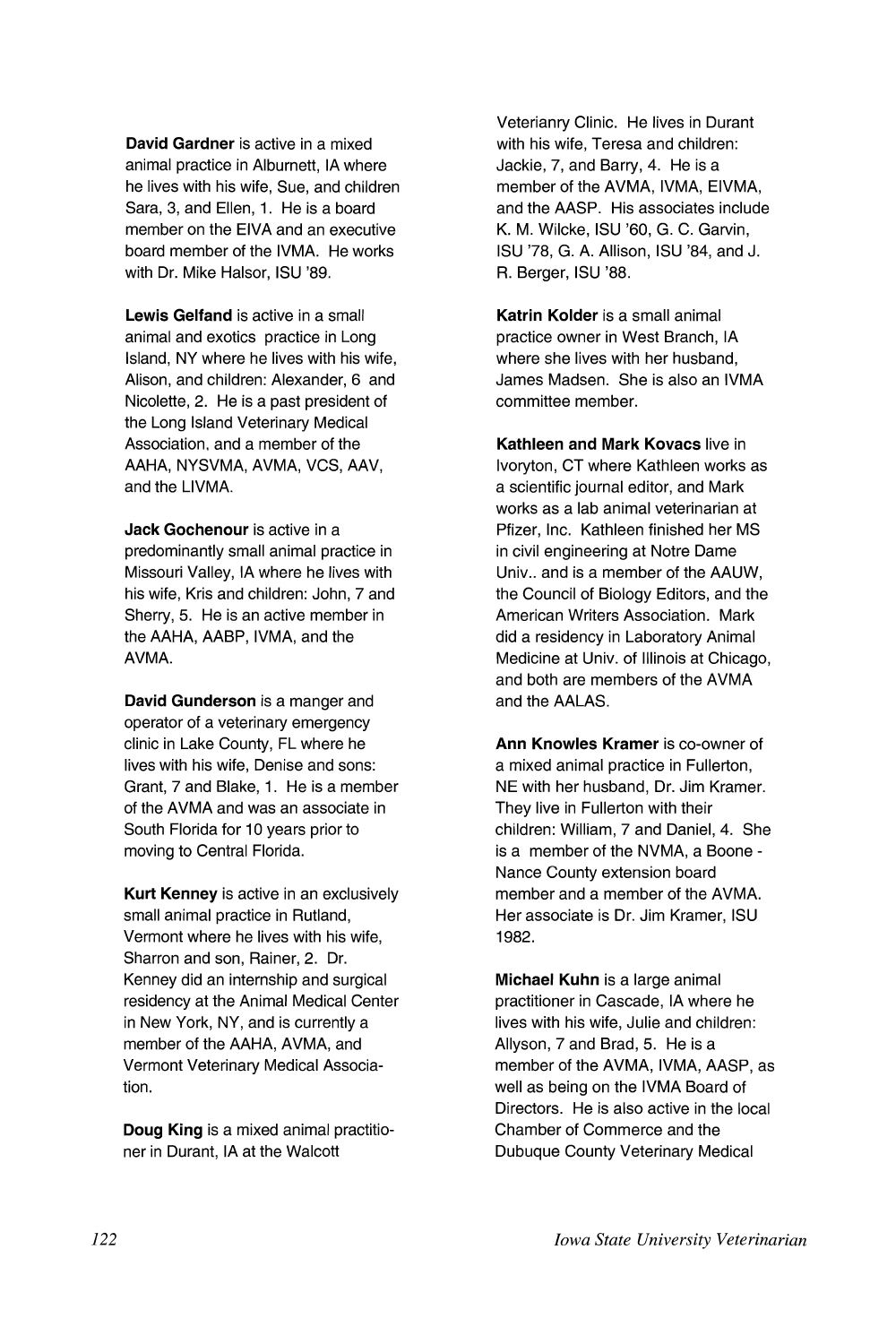Society. His associates are Robert Kadlec, ISU '83, Joe Jedlicka, ISU '78, Thomas White, ISU '60, Chris Paulsen, ISU '90, and David Prentice, ISU '91 .

Bruce Leuschen is a dairy practitioner for the Decorah Veterinary Clinic in Decorah, IA where he lives with his wife, Kelly and children Jessica, 8, Jordan, 6 and Jackson, 4. He is a member of Dairy Production Medicine, the AABP, AVMA, IVMA, and the NMC. His associates are Gordon Gelo, ISU '76, Robert Stalberger, ISU '87, and Jeff Piper, ISU '87.

Kenneth Maim is active in a nine person practice in Bolton, CT where he lives with his wife, Cynthia. He is a member of the CVMA Executive Board.

Elizabeth Nelson is an active associate in a mixed animal practice in Plattsmouth, NE. She lives with her husband, Richard in Murray, NE, and her children Krista, 4, and Synneve, 6. Upon graduation she worked in Alaska at the Yukon Quest International Sled Dog race and the Iditarod Sled Dog Race. Among her other experiences in Alaska was participation in a whale rescue in Barrow, Alaska.

Paul Oberbroeckling is active in a small animal practice in Denver, CO, where he lives with his wife Rebecca Orr and daughter Helen, 4. He is a member of the AVMA, the Colorado VMA, the Denver VMA and the IVMA.

Paula E. Parker is a managing partner for a small animal hospital in Sacramento, CA. She lives in Elvertta, CA with her husband Keven Wathier and daughters Blaise and Abby. She is a member of the Sacramento Valley Vet. Med. Association and the AVMA, as well as serving on the Board of

Directors of the SVVMA emergency clinic.

Barbara (Yourshaw) Peters is living in Seattle, WA with her husband Barnaby Peters.

Suzanne and Paul Pitcher are living in Parksburg, PA where Suzanne is active in a private equine practice and Paul is active as a veterinarian for the USDA. Paul earned his MS degree in Epidemiology at the University of Pennsylvania.

Steve Puderbaugh is active in a small animal practice as the owner of the Raymond Animal Hospital. He lives in Candia, NH with his wife Debra and daughters Laura, 7 and Krista, 5. He is active in the Rotary club, the AAHA, AAEP, AVMA and the NHVMA.

Dale Ritter is a small animal practitioner in Mokena, IL. He lives with his wife Magdalen in New Lenox, IL and is active in the AVMA, the IVMA, the AAHA and races Standardbred horses when time permits.

Loren Rossiter is a small animal doctor at the Hill Dale Vet Hospital in Baraboo, WI where he lives with his wife, Laura and son, Evan, 3. He is a consulting editor for the Ralston Purina Pet Information series, Chairman of the Genetics and Health Education Committee, and active in the A.K.C. English Springer Spaniel Parents Club.

Christopher W. Ruzicka is active in a small animal private practice in Gainsville, FL where he lives with his wife, Kate, (ISU '84) and children Kelly, 7 and Kacee, 2. He co-owns the practice with his wife, who is an equine practitioner.

Leann Schulz is an industrial veteri-